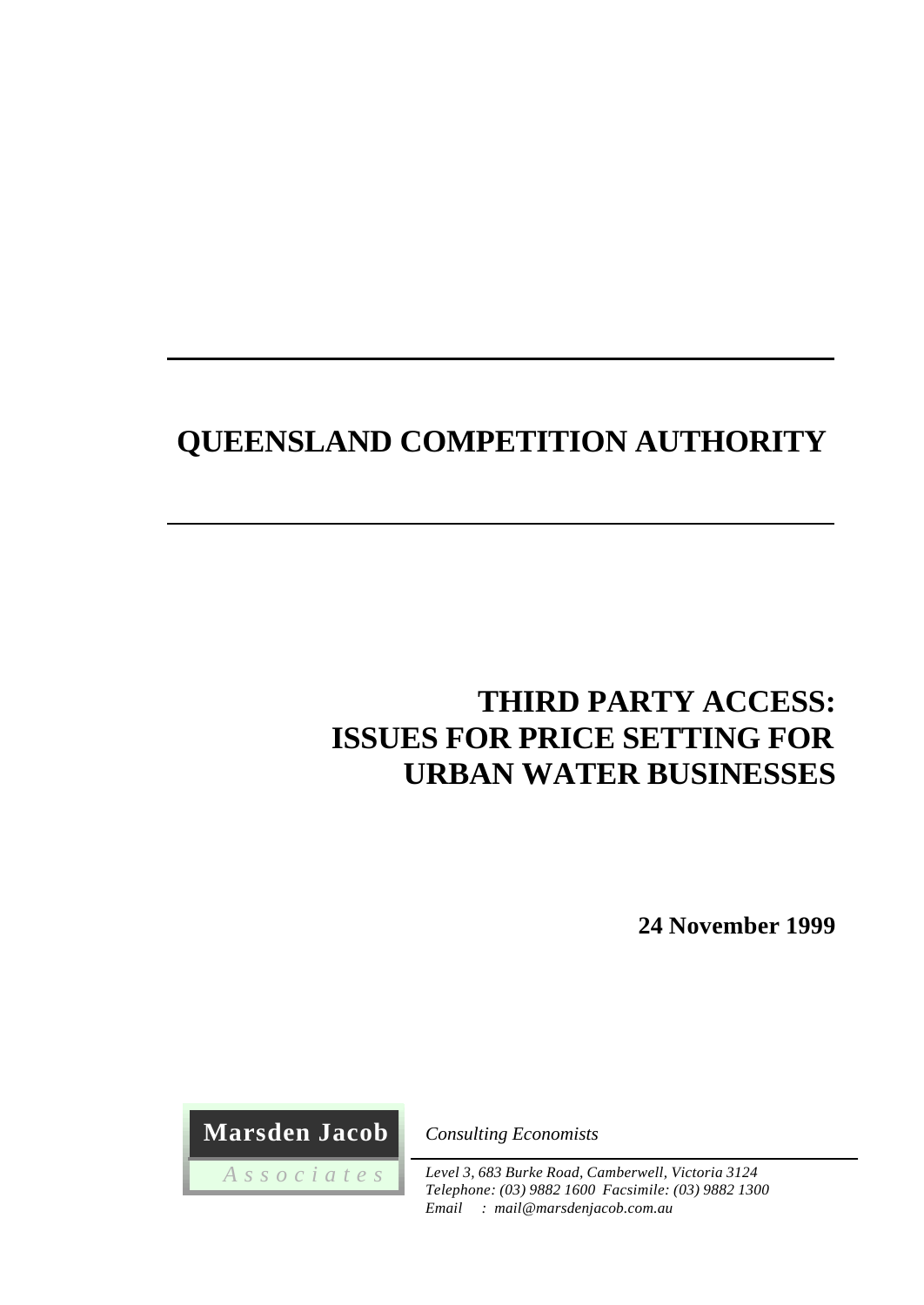# **TABLE OF CONTENTS**

### Page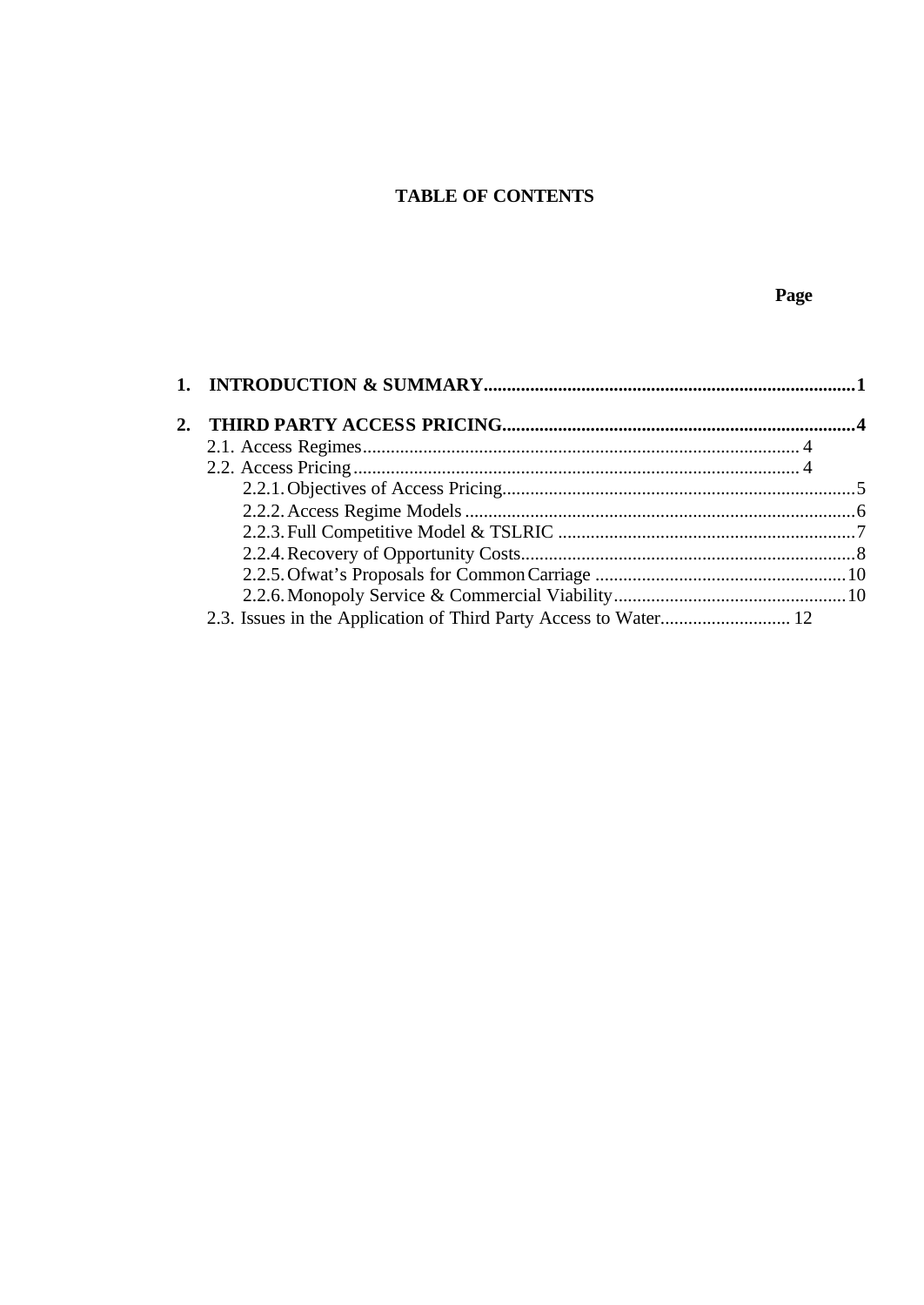# **1. INTRODUCTION & SUMMARY**

Marsden Jacob Associates (MJA) was asked by the Queensland Competition Authority (QCA) to provide advice on pricing for third party access purposes for urban water businesses. A particular focus of the paper is to consider the extent to which the pricing principles which apply for third party access purposes should be similar to those applied for monopoly prices oversight.

The key principles and concepts for monopoly price setting and efficient pricing arrangements are:

- the bypass or standalone price; and
- the incremental cost of service provision.

The setting of arbitrated access prices involves the same concepts. Thus, both monopoly prices oversight and arbitrated access prices must consider:

- the standalone or by-pass price of replicating the services now provided by the infrastructure. To charge above this level would result in monopoly exploitation, too high a price and, therefore, inefficient use of the infrastructure services;
- the minimum price/revenue level necessary to ensure that the business is commercially sustainable while meeting ongoing obligations including expansion and dividends. To charge below this level would result in the ultimate failure of the business and therefore supply − violating the supply efficiency objective.

Note that pricing below the bypass price need not be inconsistent with the requirement that new investment and expansion meet commercial hurdle rates;

- the minimum price of providing (access to) the service without cross-subsidy from existing customers; and
- whether the new customer seeking access to the services is charged prices which leave existing customers no worse off or whether costs are (in part) equalised across all customers.

Application of these concepts varies depending primarily upon the commercial objectives of the infrastructure access provider, specifically, whether the objective is to maximise commercial profits or to provide services to users at minimum sustainable cost:

• prices oversight regimes, like the access pricing rules, have been developed almost entirely for situations where the infrastructure provider seeks (or is presumed to seek) to obtain maximum commercial profit.

This presumption underpins the entire logic of prices oversight in the US and UK electricity, gas and telecommunications industries. It also underpins the price regulatory approach for the privatised water businesses in the UK  $-$  and the Total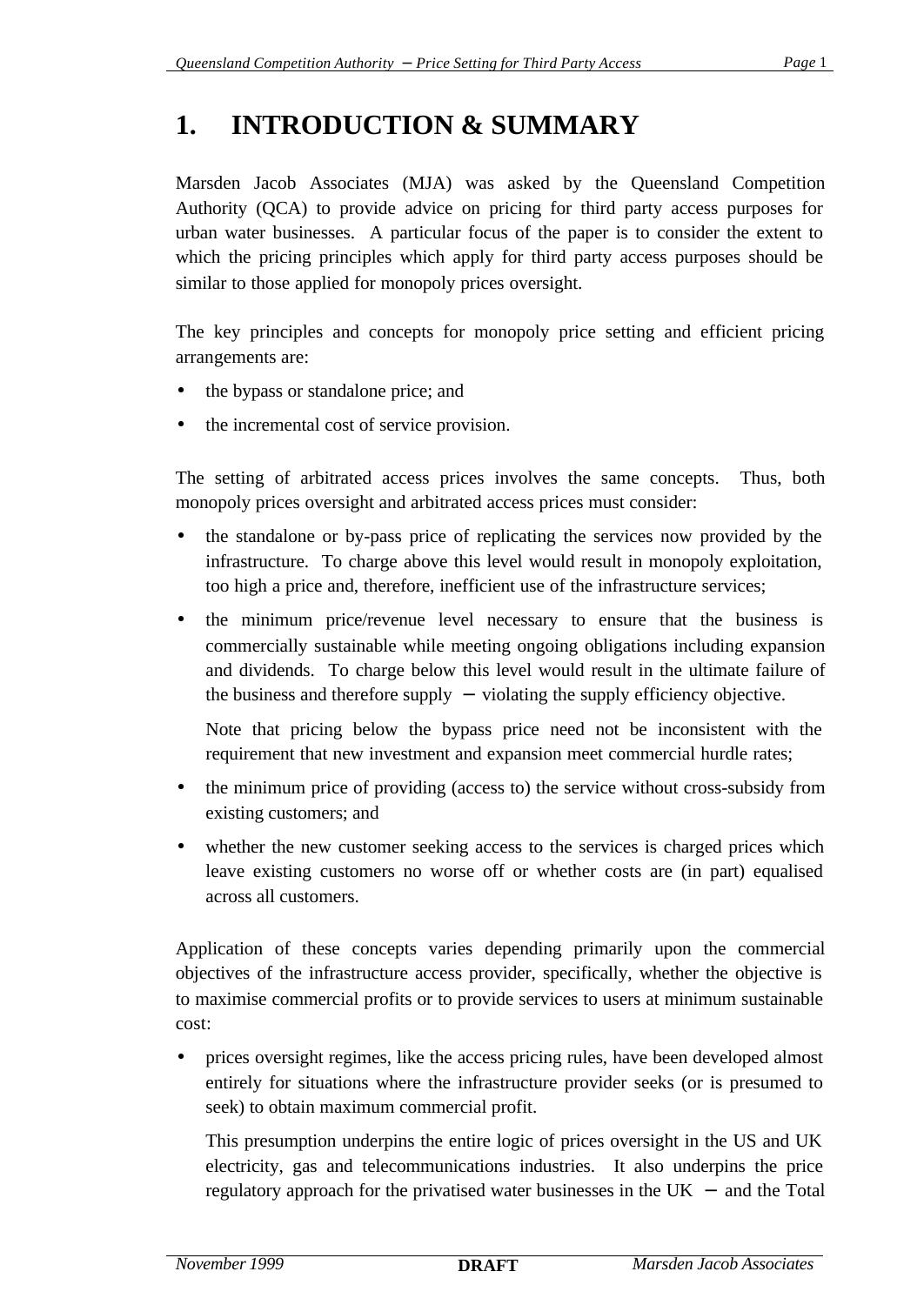Service Long Run Incremental Cost (TSLRIC) access pricing rule adopted, for example, in telecommunications; and

• peculiar to the Australian water situation where there is the explicit regulatory recognition that the objective is not always to maximise commercial profit and that there is a need to ensure that the entities price at or above minimum levels consistent with commercial viability and sustainability.

A specific issue which will need to be assessed in the Queensland environment is how access prices should be set in a context where prices to customers in general are set to achieve commercial viability. How does the TSLRIC approach apply in this situation?

One perspective is that the access seeker should be able to benefit from the same lower price structure that existing customers enjoy.

The alternative and preferred approach is to recognise that price discrimination may be economically efficient and is explicitly permitted under the Trade Practices Act. As a result, if the access provider seeks to price discriminate, then prices up to the by-pass price (as approximated by TSLRIC) may be charged.

However, where the regulator has approved/endorsed a price/revenue level which does not give full recognition to sunk costs, setting access prices on the basis of the bypass price (as approximated by TSLRIC) will lead to an access price substantially above the price to existing encumbents.

The apparent inconsistency is presentational but will need to be carefully addressed and explained.

The key issues and conclusions are that:

- depending on the objectives of the regulatory regime and the commercial objectives of the access provider, there is no single correct formula for calculating access prices;
- the objective of access pricing is to meet the conflicting objectives of demand and supply efficiency, that is, to provide the access provider with an adequate return to encourage efficient investment and at the same time to set a price which encourages efficient use of that infrastructure by third parties;
- it is helpful to distinguish between a full competitive model (where the access provider is also a competitor in dependent markets) and monopoly services where the infrastructure is run as a standalone business function;
- prices are likely to be located between an upper bound set by TSLRIC and a lower bound determined by the long run marginal cost (LRMC) or incremental cost. In this regard, principles for access pricing are similar to monopoly price setting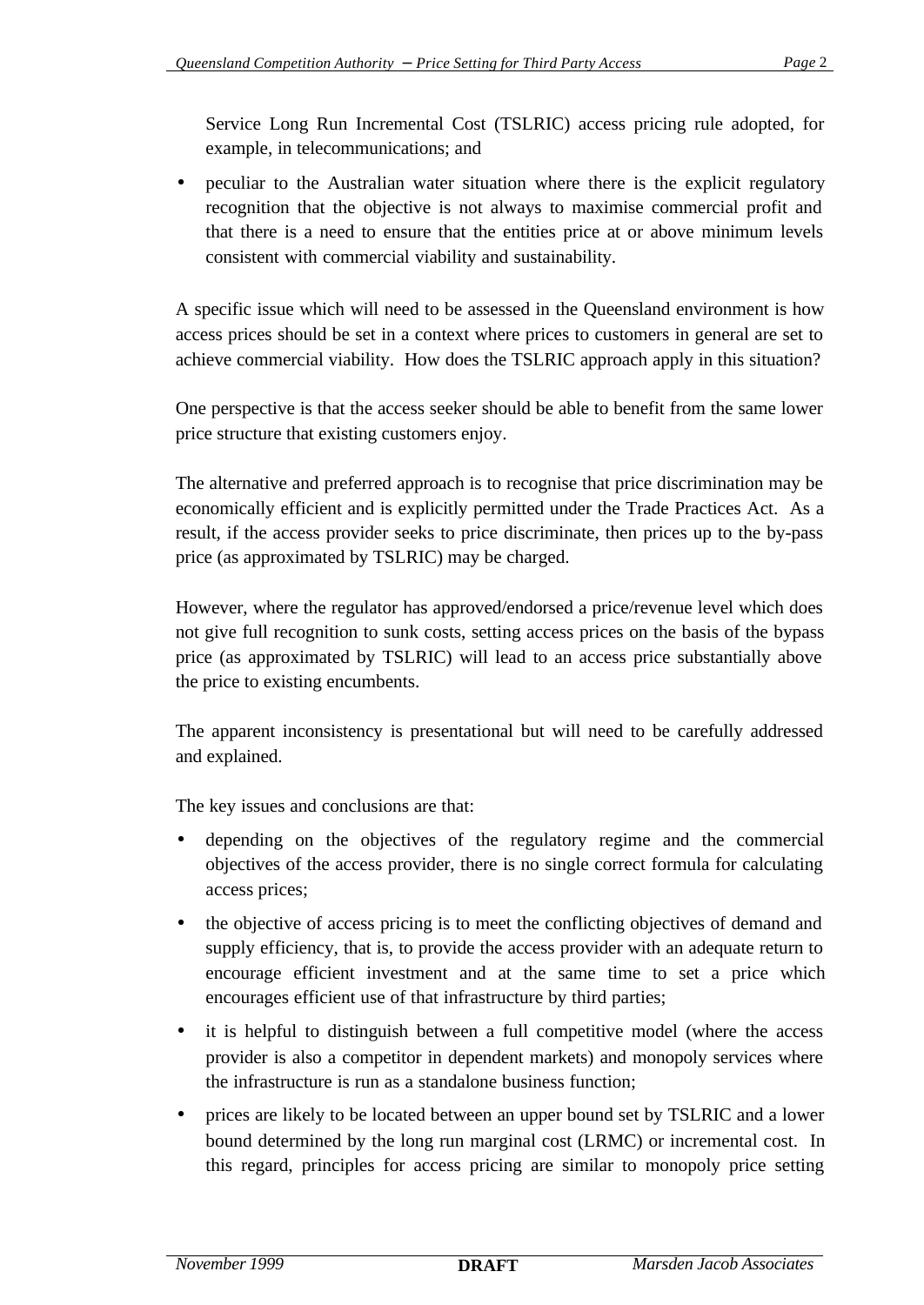where prices are located between an upper bound set by the by-pass price and a lower bound set by LRMC; and

• the application of pricing rules is highly dependent on the assumptions employed.

In comparing the approach for the third party access with that for a monopoly service a number of key issues become apparent:

- the focus on total service costs, as implied in TSLRIC, provides a more certain return on a wider range of costs than would be guaranteed under the economic principles and objectives underlying pricing for monopoly supply, which, in the water industry, are more likely to lie towards the lower bound set by commercial viability;
- access arrangements for full competitive models will need to protect third party entrants against risks of predatory pricing in retail markets, or access pricing designed to discourage entry. These risks will affect the design of access pricing checks and enforcement more than the underlying pricing methodology. These risks will not apply in a monopoly service environment;
- the provisions of Part XIC of the Trade Practice's Act (which sets out the framework for a telecommunications access regime) start with the standard NCP presumption that the terms for access can best be agreed through commercial negotiation. This approach is likely to involve a richer mix of business imperatives such as risk-sharing and revenue certainty than would be considered in standard prices oversight; and
- introduction of third party access to the water industry would raise a range of practical issues relating to eg. leakage and water quality where explicit allocation of costs and risks will be necessary.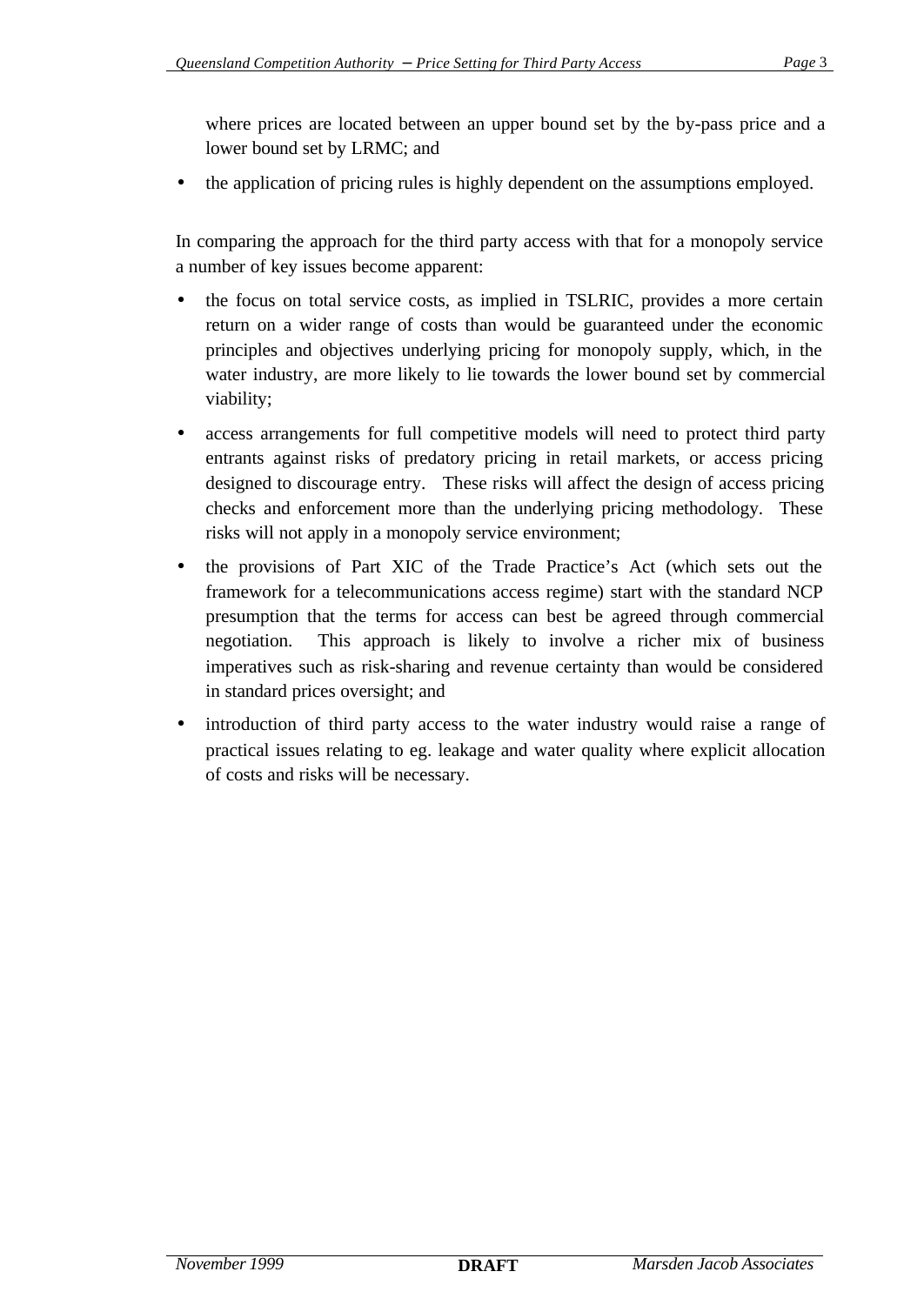# **2. THIRD PARTY ACCESS PRICING**

## **2.1. ACCESS REGIMES**

At its simplest level, access to the network infrastructure and facilities of one business by another can be negotiated on mutually acceptable terms by the two parties, without the need for recourse to regulation or arbitration. However, where the infrastructure is a mutual or legislated monopoly and both businesses compete in the retail market, then negotiation alone may not result in access under any terms. These different outcomes illustrate the critical role of the commercial objectives of the owner/operator of the infrastructure.

Where the public interest would be served by ensuring access, for instance for assets of national or state importance, formal access regimes can be established to provide access to third parties.

Third party access regimes involve requiring the owner of a monopoly network to allow a third party's product or service to be carried by that network. The approach does not seek to subject the infrastructure itself to competition, rather it seeks to increase competition in contestable markets, either up-stream or down-stream of that monopoly service, that are otherwise inaccessible to the new entrant. Access regimes only apply where it would be uneconomic to duplicate the relevant infrastructure and where that capability can be used to give third parties access to other markets.

The nature and extent of regulation required will vary from industry to industry and from case-to-case, depending on the degree of formality involved. At one end of the spectrum, access regimes can constitute formal binding arrangements under the Trade Practices Act 1974 (TPA). This approach implements the provisions in Part IIIA of the Act and in the Competition Policy Reform Act whereby access regimes can be 'declared'. Three alternative options are envisaged:

- an access regime can be developed by an individual jurisdiction, which can then seek certification of the regime by the National Competition Council (NCC);
- alternatively the owner of the infrastructure can propose an undertaking to the ACCC, on the terms and conditions for access; and
- finally a new entrant can formally petition the NCC to determine the terms of a declaration.

### **2.2. ACCESS PRICING**

Where access is not granted willingly, and regulators are required to intervene to arbitrate access terms and conditions, the regulators will need to consider explicitly the access price. As noted below, this requires the regulator to consider the requirements of both demand and supply efficiency.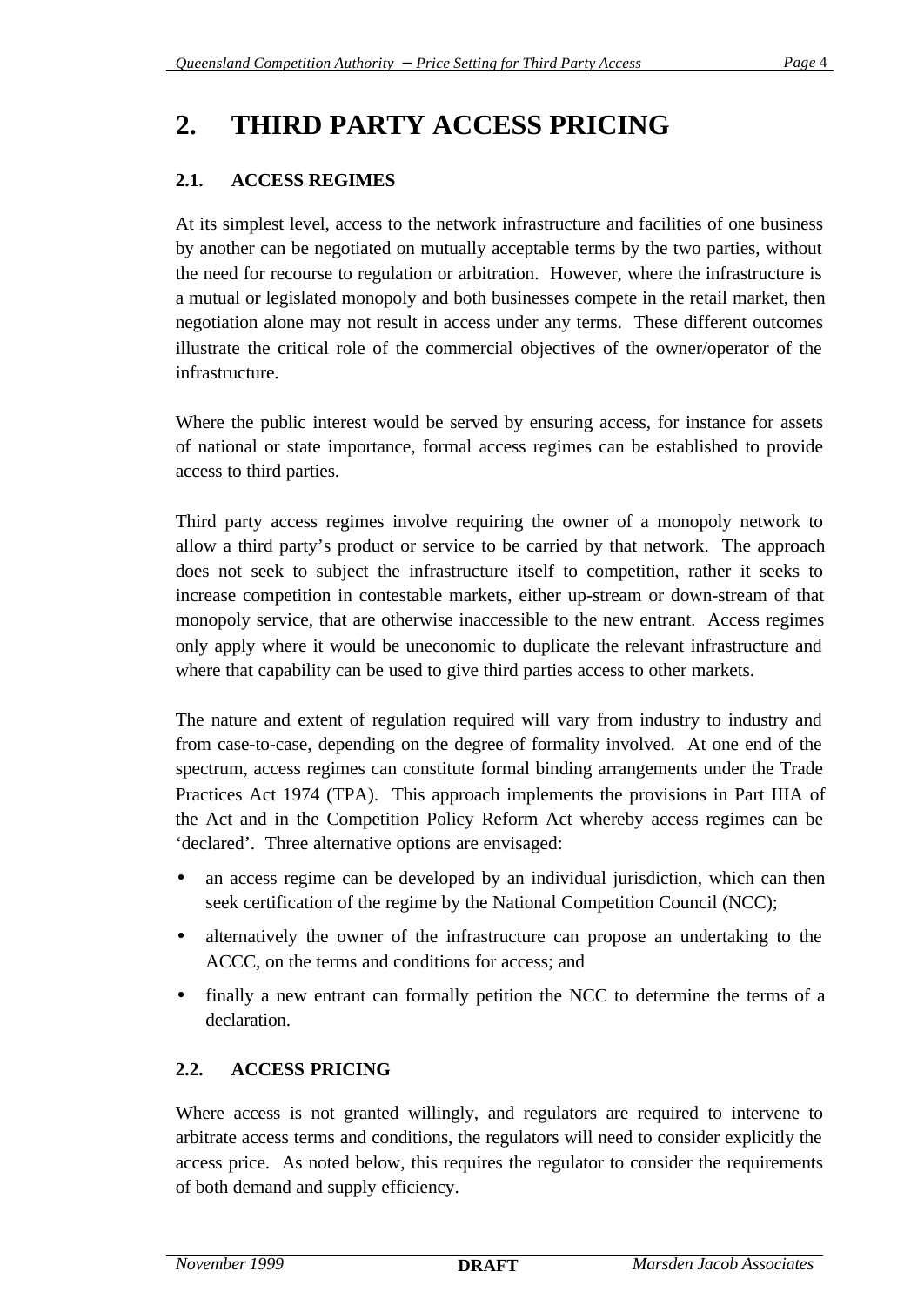#### **2.2.1. OBJECTIVES OF ACCESS PRICING**

The objective of access pricing is to *"encourage economically efficient use of, and investment in,... infrastructure.*" <sup>1</sup> This phrasing taken from the telecommunications access pricing principles encapsulates both the objective of demand efficiency, ie. ensuring economically efficient use of the available resource or infrastructure and the need for supply efficiency, ie. to ensure adequate incentives for investment.

The general presumption in telecommunications access regimes (where the infrastructure provider typically seeks to maximise commercial returns) is that adequate incentives for future investment depend on not only the promise of adequate returns on that future investment, but also to a large extent the fulfillment of expectations on existing investment.

In arbitrated negotiations, it is also necessary to strike a balance between the competing objectives of the two main players:

- the interests of the access provider, which are to maximise the return on its investment. In the absence of an adequate return there will be disincentives to invest in future infrastructure. This will drive pricing towards full cost recovery, based on total system costs; and
- the interests of the access seeker, which are to minimise the costs it faces in gaining access to that infrastructure. In particular, it seeks to minimise the risk of monopoly rents. This will drive pricing towards marginal costing.

In economic terms, it is necessary to resolve conflicting objectives of demand efficiency and supply efficiency. The importance of the commercial objectives of the infrastructure provider can be illustrated by considering the different outcomes for different market structures:

- if the access seeker and access provider were part of a single entity, then pricing of that access would be based primarily on marginal costs. In the presence of surplus capacity, this would rely on short run marginal costs (SRMC), which for most pipeline business are likely to be very low. In the face of capacity constraints, pricing would be based on long-run marginal costs which incorporates both SRMC and long-run capacity costs. It is important to note that both of these approaches are forward looking, assessing the marginal costs of providing additional service capacity. Neither seeks to base prices on the costs of sunk assets; however
- in a disaggregated model, where both entities are profit maximising, the maximum price which the infrastructure provider can charge is the revenue required by a

 $\mathbf{1}$ <sup>1</sup> ACCC (1997), "Access Pricing Principles – Telecommunications", 22 August, chapter 4, page 2. Available at www.acc.gov.au/telco/pricing/telcop43.htm.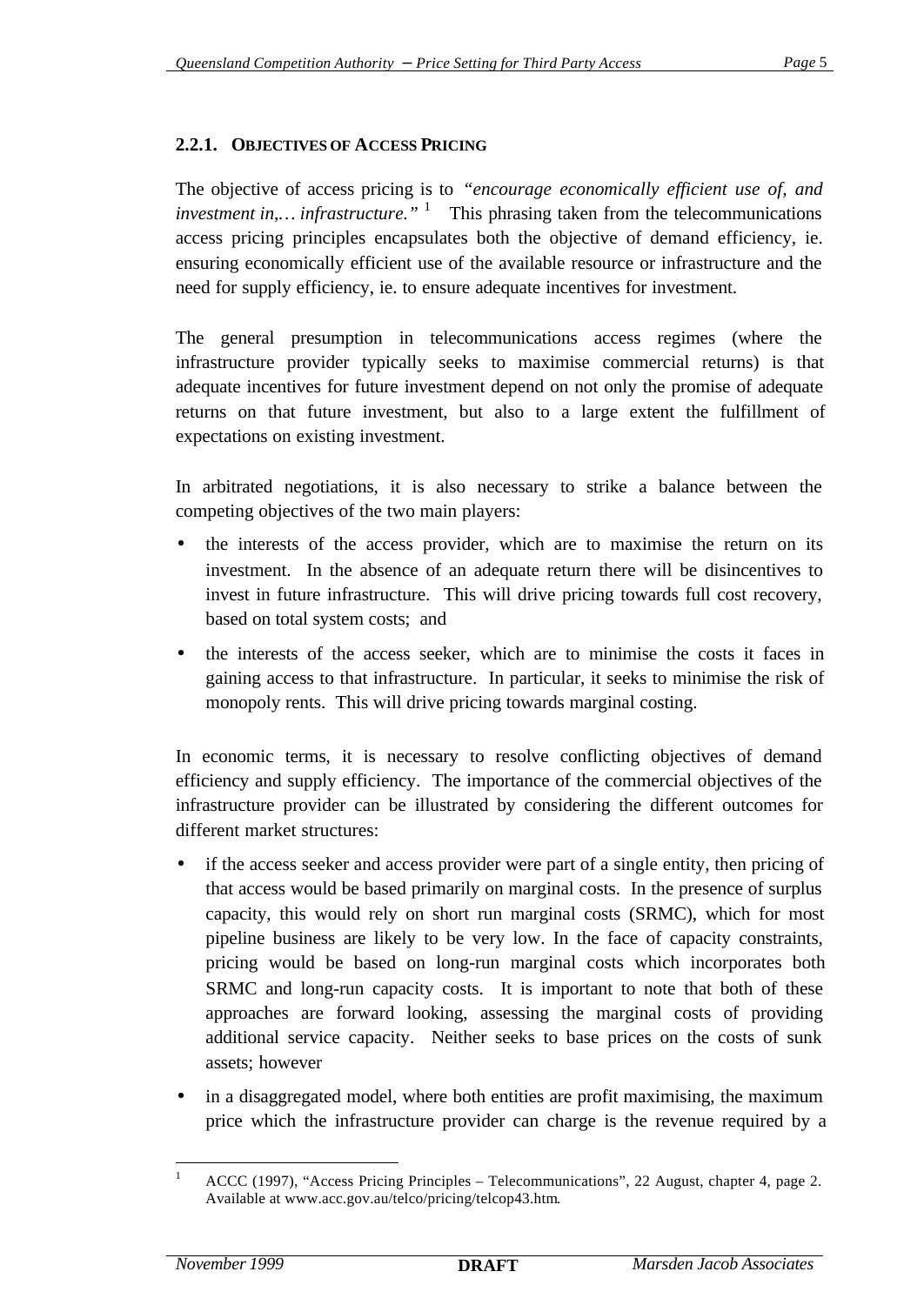competitive new entrant replicating the services provided by the existing infrastructure. This principle is translated in practice as the price/revenue level required to allow the access provider with an appropriate return on its existing (sometimes optimised) investment.

The divergence between these two approaches is a central issue in the debate on access pricing.

#### **2.2.2. ACCESS REGIME MODELS**

In analysing access regimes, and the pricing principles which should apply to them, it is useful to distinguish between:

• **full competitive third party access.** This is where a new entrant seeks access to infrastructure, owned and run by a access provider, in order to gain access to an end market where the access provider is also a competitor. Typically the access provider seeks to maximise commercial returns.

The classic example of this model is in telecoms, where eg. new entrants seek the right to use part of Telstra's local telephone network in order to access potential customers. This is the model around which the initial regulatory structures for third party access were designed.

There are a number of aspects of this access model which drive particular outcomes for pricing:

- the access provider has created an infrastructure primarily for its own use and commercial objectives. Any pricing rules have to provide an adequate return on that investment to avoid disincentives for future investment;
- the infrastructure, to which access is sought, comprises only part of the business activities of the access provider, eg. there will also be downstream retail functions. Pricing rules, therefore, have to include explicit arrangements for the allocation of common or joint costs;
- the access provider faces potential loss of retail market share in dependent markets and will seek to recover a contribution to this loss through the access charge;
- the access provider generally has incentives to discourage access by new entrants, as they will challenge its market position in dependent markets. Rules for access pricing therefore have to take account of the risks of predatory pricing (designed to discourage entry into the market) or inflated access pricing (designed to reduce competition in dependent markets); and
- **monopoly service.** The term 'third party access' is now also used, more loosely, to refer to access to a monopoly service run as a standalone business function. In these cases, the access provider may or may not seek to maximise commercial returns.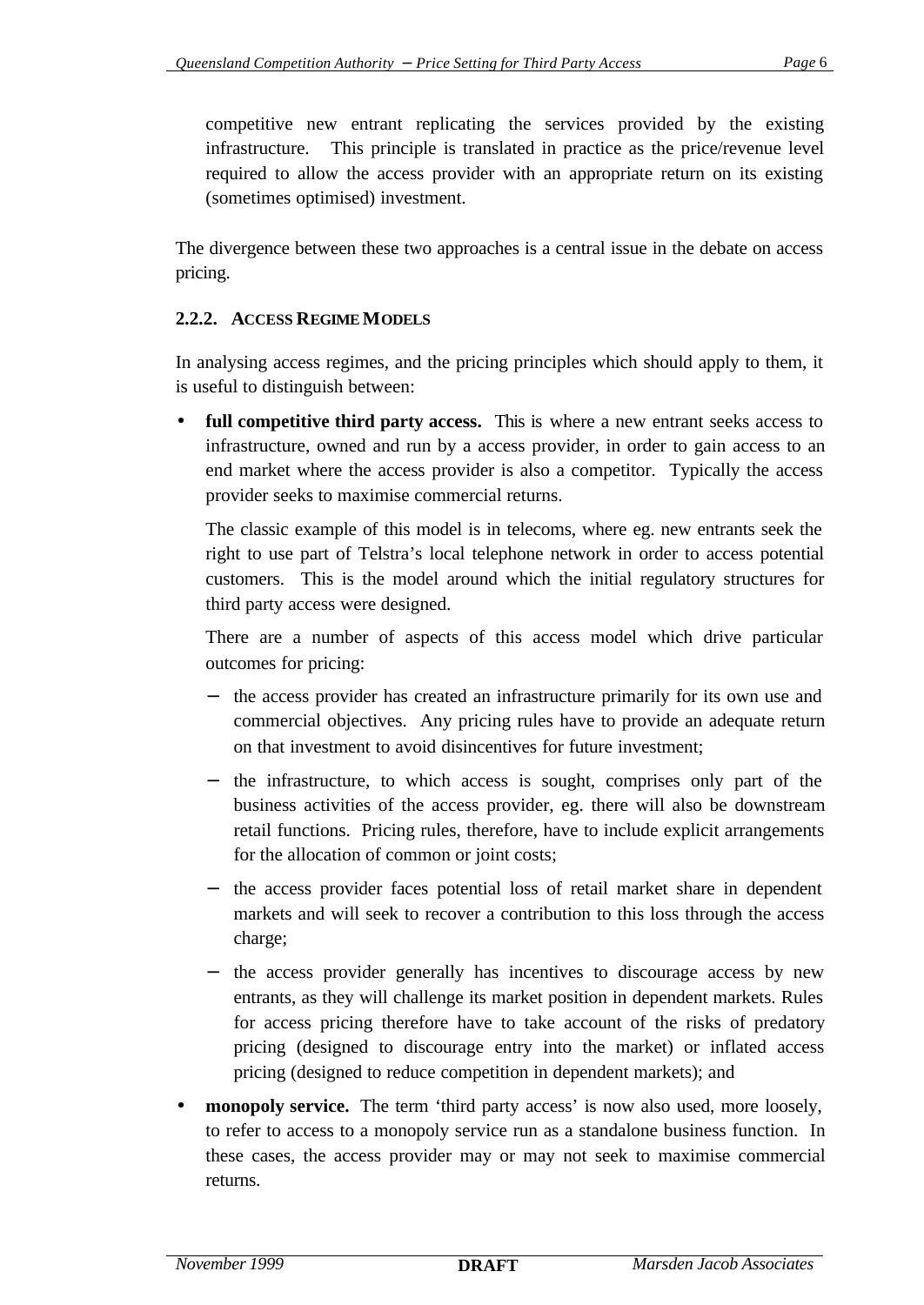A clear example of a monopoly access provider in Queensland, is Powerlink, which runs the high voltage transmission grid used by retail electricity companies to transmit power from generators to the local distribution network. Providers of monopoly services create a different set of risks and challenges for pricing purposes. These are much closer to the regulatory and business scenario which relate to standard prices oversight:

- the infrastructure exists primarily to service external parties. The risks around investment decisions are, therefore, substantially different from those relevant to the earlier category. These risks are likely to include those of gold-plating (due to over-design and risk averse decision-making) and inadequate investment to meet a changing business environment (due to the absence of commercial incentives);
- − the infrastructure is often a free-standing function with fewer challenges regarding cost allocation; and
- the access provider is rarely a competitor in dependent markets.

#### **2.2.3. FULL COMPETITIVE MODEL & TSLRIC**

The general rule, in the full competitive model, is that access pricing should be cost based. The ACCC's guidelines state that:

*"The price of a service should not exceed the minimum costs an efficient firm will incur in the long run in providing the service. The relevant costs are the economic costs of providing the service. These are the on-going (or forward looking) costs of providing the service, including a normal commercial return on efficient investment."*<sup>2</sup>

This approach is commonly known as TSLRIC, ie. the total long-run incremental cost of providing the service in question. The ACCC defines TSLRIC as:

*"the incremental or additional costs the firm incurs in the long term in providing the service, assuming all of its other production activities remain unchanged. It is the cost the firm would avoid in the long term if it ceased to provide the service. As such, TSLRIC represents the costs the firm necessarily incurs in providing the service and captures the value of society's resources used in its production.*

*TSLRIC consists of the operating and maintenance costs the firm incurs in providing the service, as well as a normal commercial return on capital. TSLRIC also includes common costs that are causally related to the access service.* <sup>3</sup>

 $\frac{1}{2}$ *ibid.* Chapter 4, page 1.

<sup>3</sup> *ibid.* Chapter 6, page 1.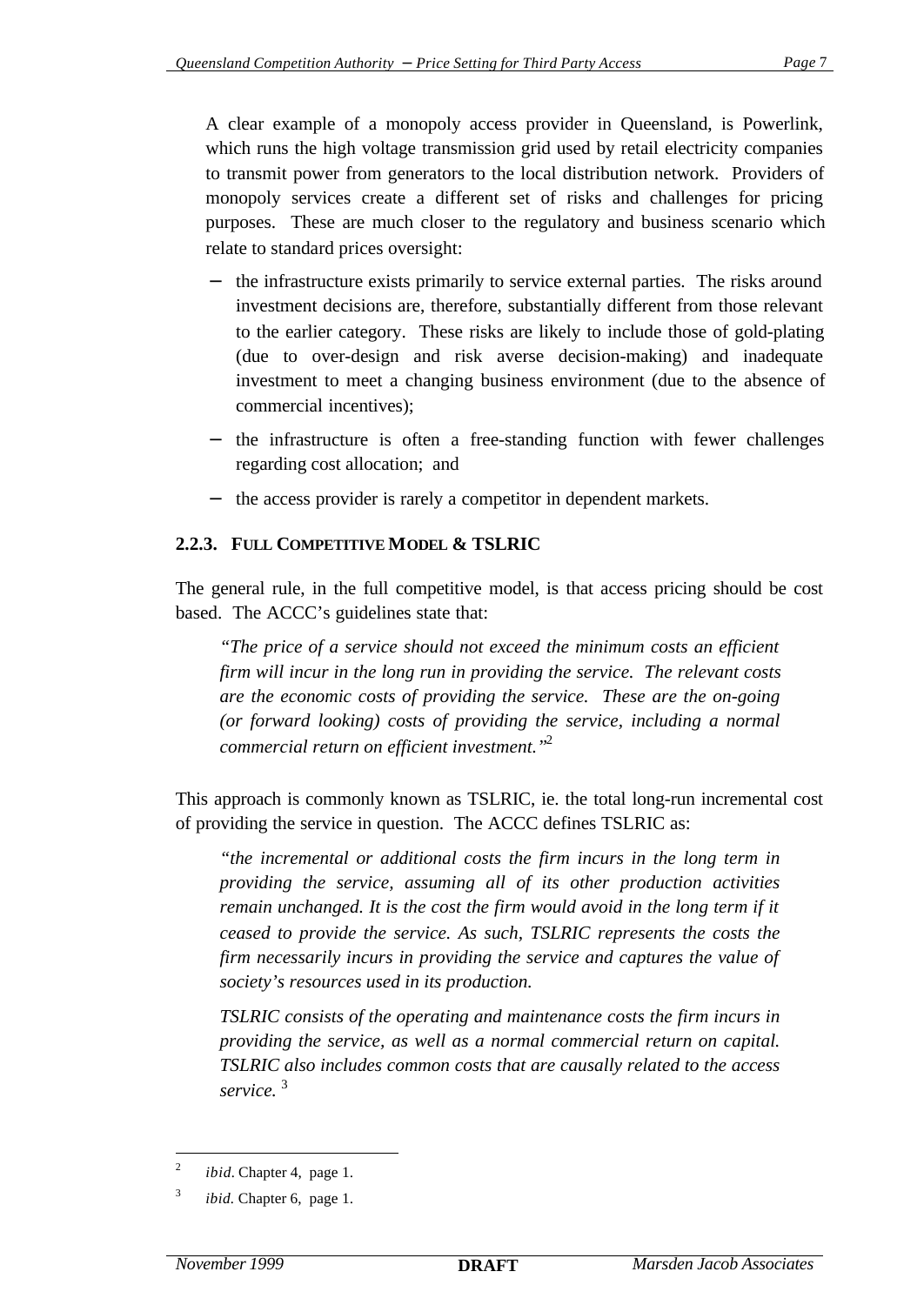This definition of TSLRIC is, therefore, very similar to the upper bound for full cost recovery in the water industry, as endorsed by SCARM/ARMCANZ:

*"To avoid monopoly rents, a water business should not recover more than the operational, maintenance and administrative costs, externalities, taxes or TERs, provision for the cost of asset consumption and cost of capital, the latter being calculated using a WACC."* <sup>4</sup>

In particular TSLRIC relies on an economic cost methodology for asset valuation, including optimisation, which is very similar to the deprival value methodology which underpins the SCARM/ARMCANZ approach.

The approach provides the access provider with a commercial return on the full costs which it incurs in providing the service, subject to meeting efficiency criteria. In the absence of this certainty the access provider will face disincentives for future investment in infrastructure.

*TSLRIC, by allowing efficient access providers to fully recover the costs of providing the service, promotes the legitimate business interests of the carrier or carriage service provider providing access.<sup>5</sup>*

Experience in applying TSLRIC in practice has highlighted that judgment and subjectivity are inevitable involved in the detail of the calculation - ie. what is the extent of the optimisation in asset valuation, greenfield or brownfield? What is the time horizon for 'long-run'? What are the boundaries to the 'service' and what is an appropriate approach to the allocation of common costs? Different approaches and assumptions will generate widely differing values for TSLRIC.

#### **2.2.4. RECOVERY OF OPPORTUNITY COSTS?**

The access provider, in a competitive model, will incur direct costs from allowing use of its infrastructure, but may also face reductions in profit in dependent markets if the new entrant wins market share previously held by the access provider. One of the major issues for access pricing is, therefore, whether the access provider should be allowed to recover a contribution towards these potential losses.

The Efficient Component Pricing Rule (ECPR) postulates that efficiency is only promoted if the new entrant is required to reimburse not only direct costs but also the opportunity cost which that access imposes on the access provider, ie. the loss of contribution towards fixed costs which the access provider previously obtained through its profit in the dependent market.<sup>6</sup> Under this approach the access provider is

l

<sup>&</sup>lt;sup>4</sup> NCC (1998), "Compendium of NCP Agreements" – Second Edition, June 1998, page 112.

<sup>5</sup> ACCC, *ibid.* Chapter 6, page 2.

<sup>6</sup> see Baumol, WJ and Sidak, JG (1994), "Towards Competition in Local Telephony", MIT Press and American Enterprise Institute for Public Policy Research.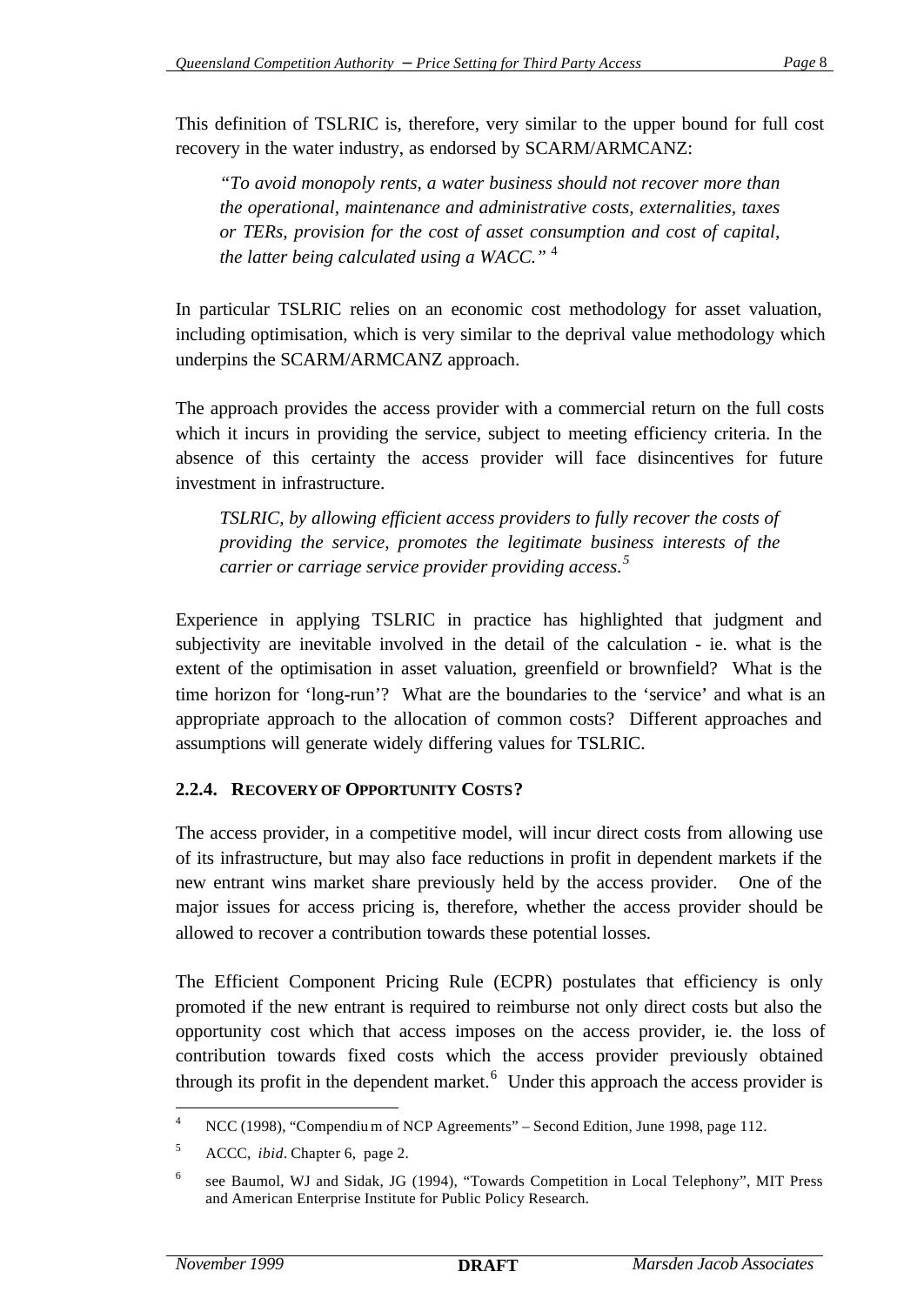ultimately 'indifferent' as to whether it or the new entrant services the dependent market.

This approach provides a classic example of the tension inherent in access arrangements between the competing interests of the access provider and the access seeker. ECPR leaves the access provider in a revenue neutral position. However, it provides a high hurdle for any new entrant to clear and limits incentives for innovation by the access provider.

The alternative position, endorsed in principle by the ACCC in telecoms access, has been to deny the incumbent the right to recover lost profits which may result from the access arrangement:

*an access price should not be inflated to recover any profits the access provider ... may lose in a dependent market as a result of the provision of access.*<sup>7</sup>

This approach should facilitate entry and stimulate innovation in the dependent market. The risk is that too low an entry barrier will act as a disincentive for the access provider to provide or enhance that service. It may also undermine wider competitive opportunities which might have developed if the access cost had been closer to the by-pass cost.

In practice, the ACCC has adopted a range of positions, depending on the circumstances of the case in question. For example in the recent access declaration for local telecoms services,  $8$  it has supported the use of TSLRIC, with no allowance for opportunity costs, for access charges to the unbundled local loop and for local PSTN services. However, in the case of local carriage services (ie. local call resale), it has endorsed an avoidable cost methodology to derive the wholesale access charge from the retail price. This top-down approach tends, in practice, to allow the access provider to retain some element of the retail margin in the wholesale price and will approximate to ECPR. The difference in approach is argued on the basis of the differential incentives required for the players in the different access circumstances.

l

<sup>7</sup> ACCC, *ibid.* page 8.

<sup>&</sup>lt;sup>8</sup> ACCC (1999), "Declaration of local telecommunications services, a report on the declaration of an unconditioned local loop service, local PSTN originating and terminating services, and a local carriage service under Part XIC of the *Trade Practices Act 1974*", July 1999, pages 103-105.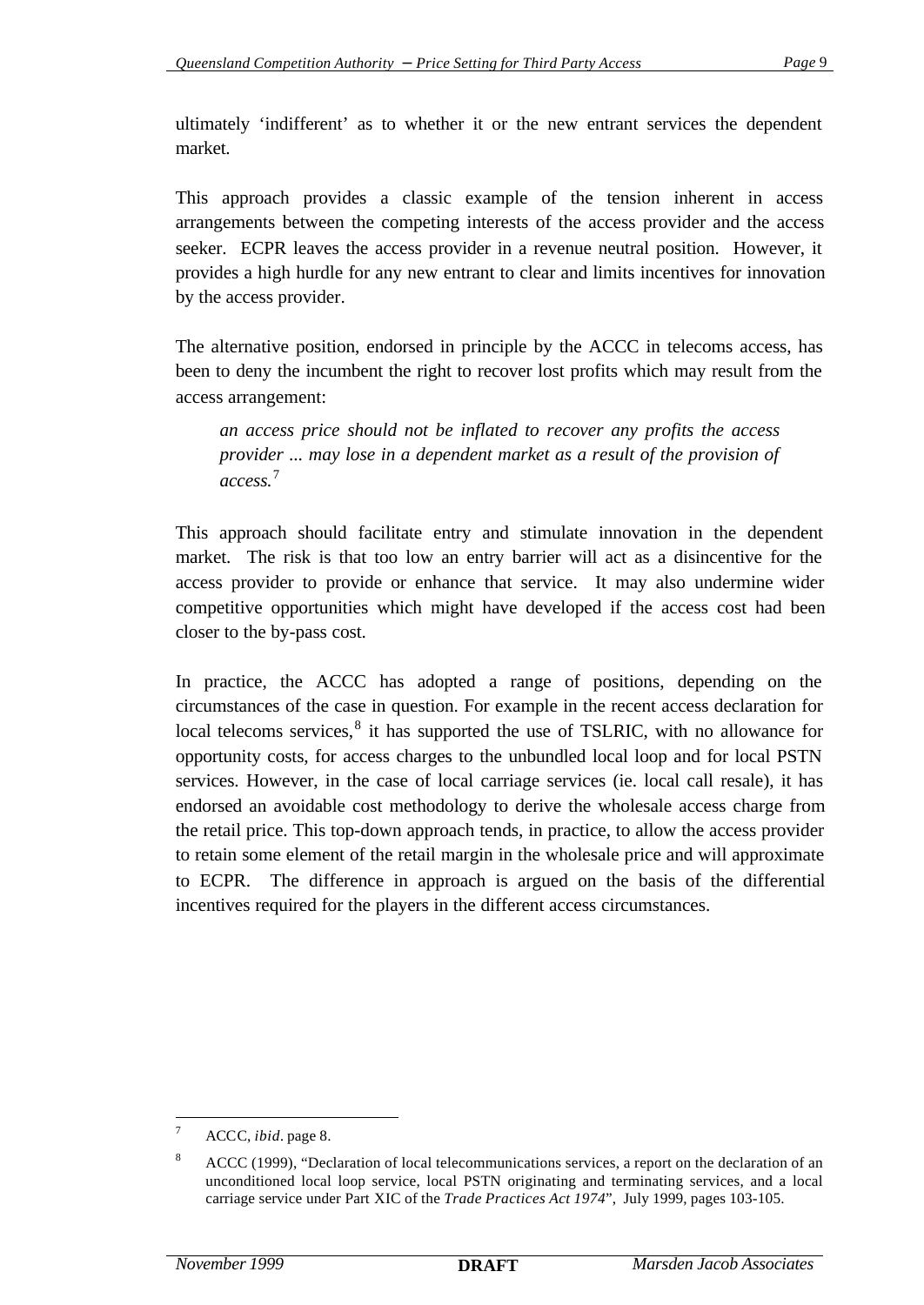#### **2.2.5. OFWAT'S PROPOSALS FOR COMMON CARRIAGE**

Ofwat has recently published proposals for the introduction of what it terms 'common carriage'- which in practice is equivalent to third party access.<sup>9</sup> These will require all companies to develop coherent arrangements to allow them to respond positively to any future request for third party access. Ofwat encourages commercial negotiation over access terms. The proposals specify that any access charges should be 'cost reflective' and 'non-discriminatory'.

**Accounting Separation:** Ofwat expects water companies to develop and publish disaggregated costings for the provision of different network services. New entrants should then be charged on the same basis as the company's own retail business. This will, in effect, require full accounting separation of the retail and network businesses.

**Cost Recovery:** Ofwat indicates that charges should allow the network business to recover reasonable costs, on the basis of average or long-run marginal costs. This approach would provide a lower return than would result from the application of the TSLRIC methodology and contains no provision for recovery of opportunity costs.

#### **2.2.6. MONOPOLY SERVICE & COMMERCIAL VIABILITY**

The risks and drivers for a monopoly service differ from the full competitive model. In these circumstances full cost recovery can be met adequately through compliance with the lower bound endorsed by SCARM/ARMCANZ. This concentrates on the future cashflow adequacy and commercial viability of the business, rather than a primary focus on the asset value of the business:

*"To be viable, a water business should recover, at least, the operational, maintenance and administrative costs, externalities, taxes or TERs, not including income tax, the interest cost on debt, dividends (if any) and make provision for future asset refurbishment/replacement … Dividends should be set at a level that reflects commercial realities and simulates a competitive market outcome" .* 10

Judgment is then required as to appropriate overall revenue requirement of the business, taking account of cashflow forecasts and the implications of this for financial indicators and the return to the shareholder.

This approach is also seen in the pricing principles adopted for the NSW Rail Access Regime. This follows the SCARM/ARMCANZ approach, that is prices should be negotiated between:

 $\overline{9}$ Ofwat (1999), " Development of Common Carriage", MD 154, 12 November 1999.

<sup>&</sup>lt;sup>10</sup> SCARM (1998), "Asset valuation guidelines", Task Force Report, reproduced in NCC (1998) "Compendium of NCP Agreements – second edition", June, page 112, clause 5.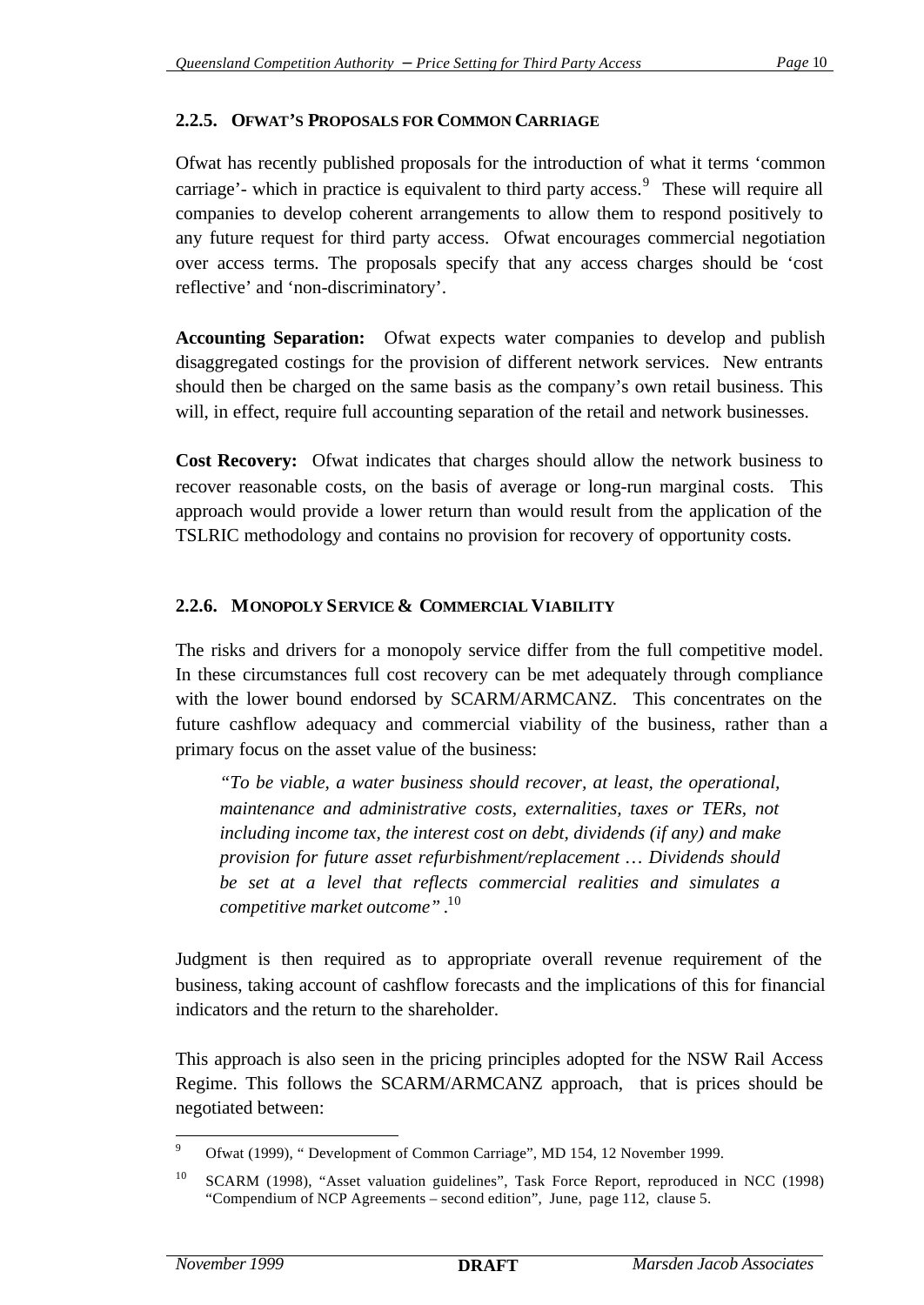- a lower bound, represented by incremental cost of supply; and
- an upper bound, equivalent to the stand-alone or bypass cost.

The objective is to deter inefficient outcomes involving economic cross subsidy. However, it leaves it up to commercial negotiation to determine the exact position adopted within those bounds.

#### **System Augmentation**

A major uncertainty facing any pricing regime for third party access is how to take account of the expenditure required for system augmentation. There are two basic models, which differ mainly in their treatment of sunk assets. These differences can be seen in examples from the water industry involving the allocation of costs of system augmentation between existing and new customers, where the same basic principles apply as are relevant to pricing for third party access:

• **Goldfields - Marginal Costing:** The Water Corporation, Western Australia, identified the need to augment the capability of its 560 kilometre water supply to the Goldfields at Kalgoorlie-Boulder. This was to ensure the ability to supply additional demand anticipated from growth in the local mining industry. The Water Corporation decided to price this augmentation as an increment.

As a result any new customer (or any significant increase in demand from the existing customer base) will be charged a tariff calculated from the incremental cost of augmenting the system. Costs were estimated for the expenditure needed to deliver the next additional quantum of demand (eg. 10 ML per day) and tariffs were calculated from this on a volumetric basis. The resultant prices are significantly higher than for the existing customer base, who carry none of the costs of that augmentation. However, on the other hand, the new customers (or new demand) make no contribution to the costs of the existing asset base.

• **Cost Sharing:** A more common approach, where water businesses face the need to augment supply to meet additional demand, is for a uniform tariff to be applied to all customers which covers both past and future expenditure. This shares the costs and risks of the existing asset base and new asset creation between the current customer base and new customers.

These scenarios both demonstrate compliance with sound economic principles. However, they produce widely differing outcomes which are driven by the differing commercial and business risks of the two organisations. Reliance on commercial negotiation for the development of access pricing will see those prices based on a range of approaches including:

• short-run marginal costs. This will be particularly likely where the demand is offpeak and small in relation to normal flows;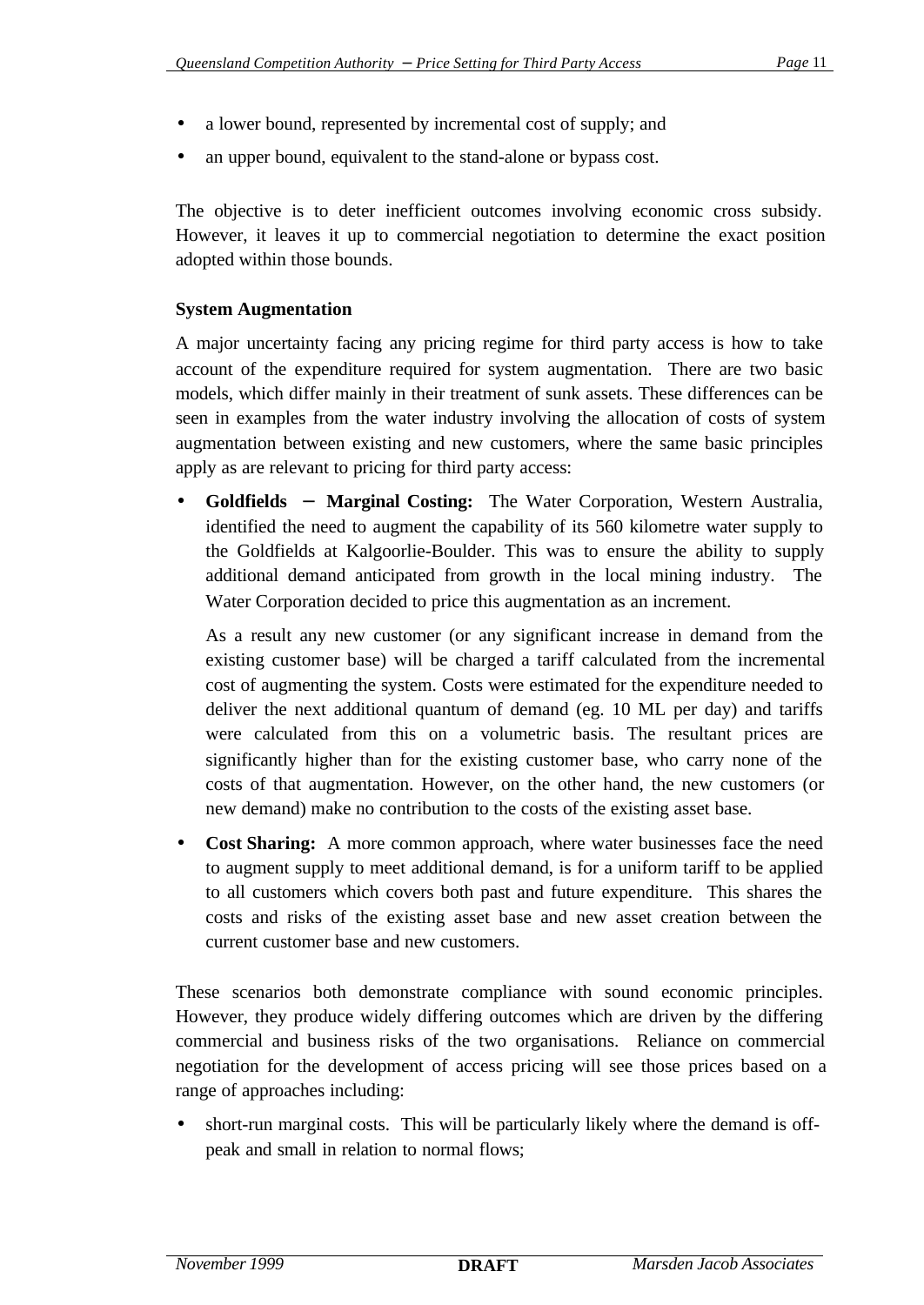- long-run marginal costs. This will be critical where the access provider faces capacity constraints; and
- TSLRIC with a focus on existing assets. This will obtain a return on all costs related to the relevant service.

### **2.3. ISSUES IN THE APPLICATION OF THIRD PARTY ACCESS TO WATER**

The application of a third party regime to water will raise a number of issues not raised in price regulation of a monopoly provider. The Ofwat proposals for common carriage assume that these issues can be dealt with adequately through contractual arrangements.

Leakage: Where the water belongs to a third party the access regime will need to specify whether:

- the charge is for transmission of a stated volume to a defined point. Under this approach the access provider carries the risk of leakage; or
- the charge is for transmission of a stated volume at the point of receipt with an explicit recognition of the losses which will be incurred in transit.

The key issue relating to leakages is that the access provider is simply providing a transport service for a commodity which is owned by somebody else, that is, the access regime is directly linked to the system of property rights for the commodity. As an illustration, the bulk entitlement orders for Victorian water businesses specify that the leakages and transmission losses of bulk water are owned by the authority responsible for the transport of that water. On the other hand, the NSW licences specify that leakages and transmission losses are the property of the licensee.

The method of handling the leakage issue therefore varies from situation to situation but the dominant principle is that leakages should be assigned in a way which maximises the incentive to reduce those leakages and losses. In other words, assign ownership of the leakages and losses to those most able to reduce them. Commercial negotiation, possibly involving governments, is an obvious method of changing this ownership and amending the incentives. However, assessing the reasonableness of the charge will need to take account of what is considered a reasonable level of leakage.

**Water Quality:** Any common-carriage arrangement for water will need to specify the relative accountability held by each of the parties for water quality. Any access seeker will require guarantees as to the quality of the water which will be delivered. Equally access providers will seek to control the quality of water which is input to its system, as it is not possible to segregate the water which belongs to the third party player from